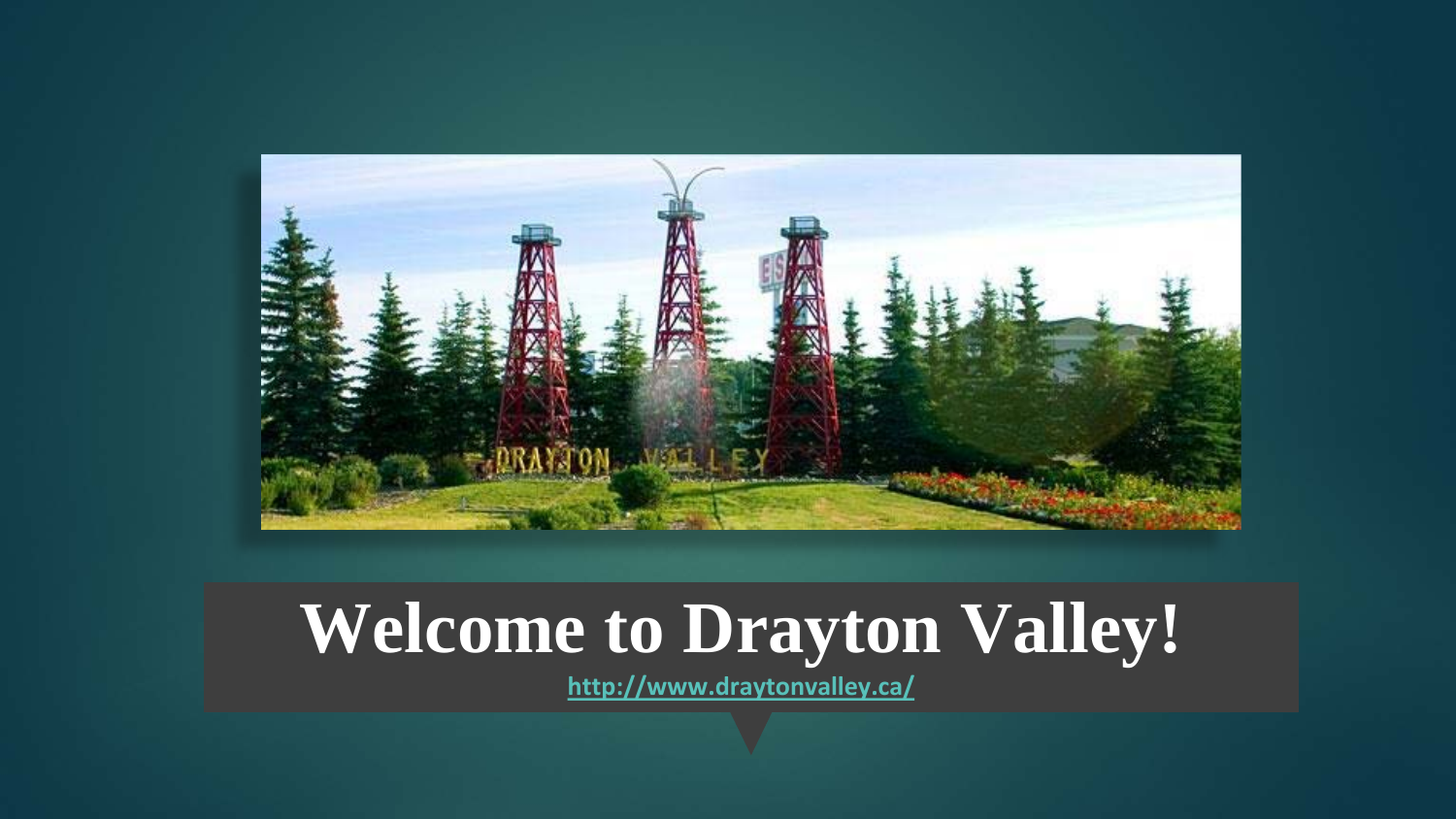

## **Location**

 $> 145$  km (1  $\frac{1}{2}$  hrs) from Edmonton  $> 168$  km (1 % hrs) from Red Deer  $> 394$  km (3 hrs) from Jasper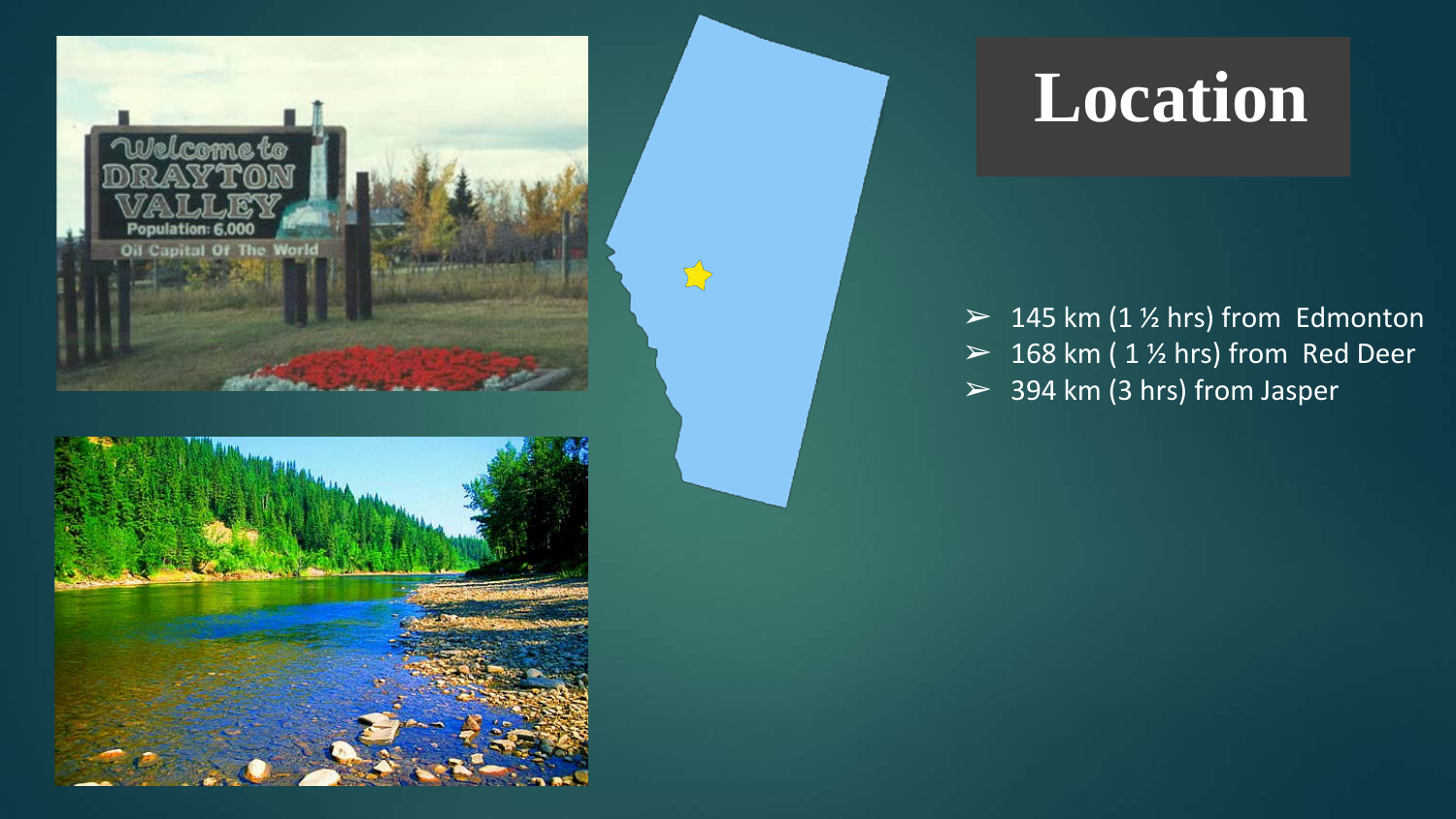

# **Town of Drayton Valley**

- $\blacktriangleright$  Population: 7,235
- $\triangleright$  Median age: 34
- $\geq 11.3\%$  of population 65+
- $\triangleright$  Economic Base:
	- Oil & Gas
	- Agriculture
	- Forestry
- $\triangleright$  Known for its vast oil fields
- $\triangleright$  In 1953 the town grew from 75 to 2,000 people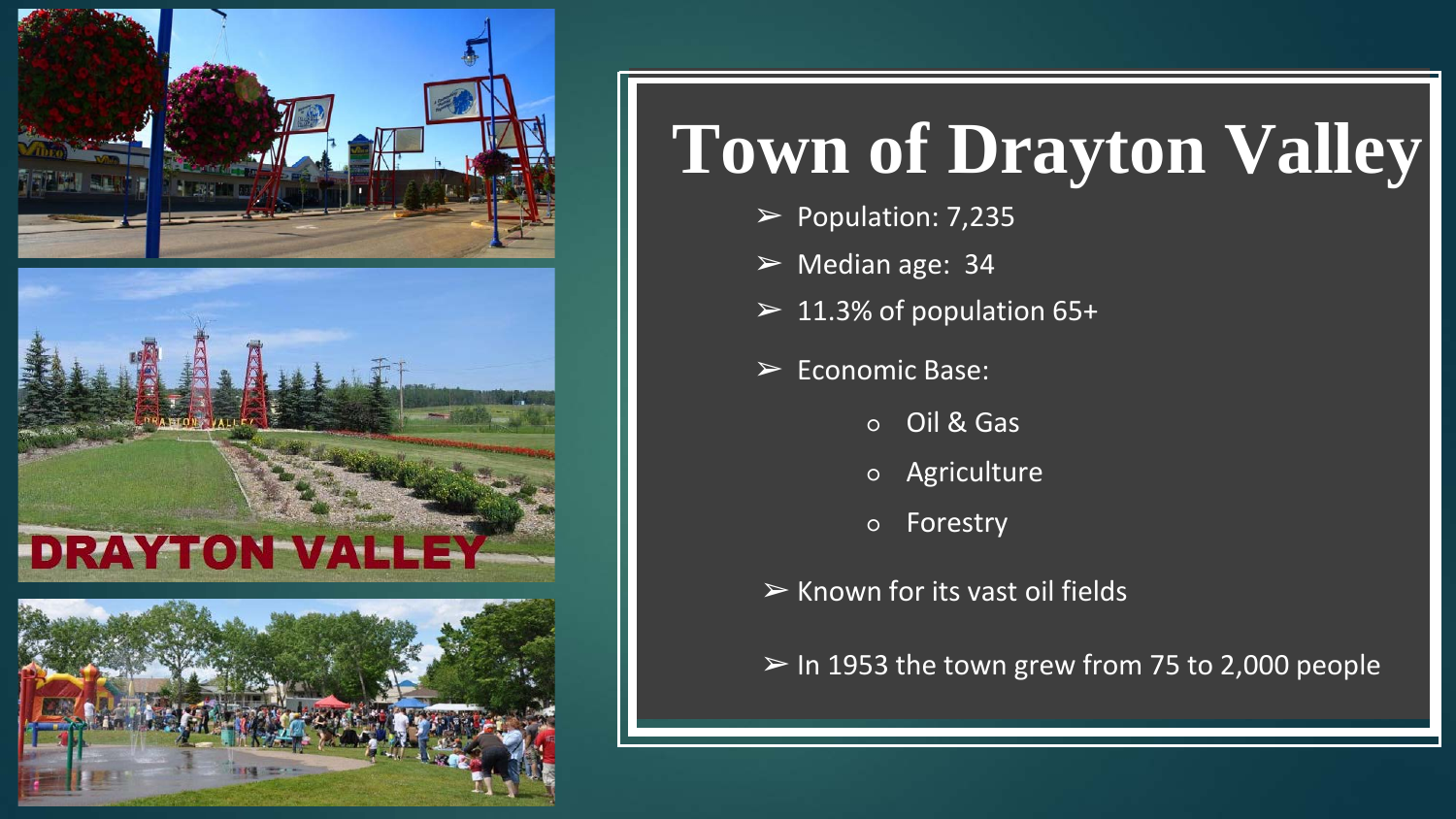### **Brazeau County Municipal District**



 $\triangleright$  Population: 7,771  $\triangleright$  Median age: 39.6  $\geq 11.1\%$  of population 65+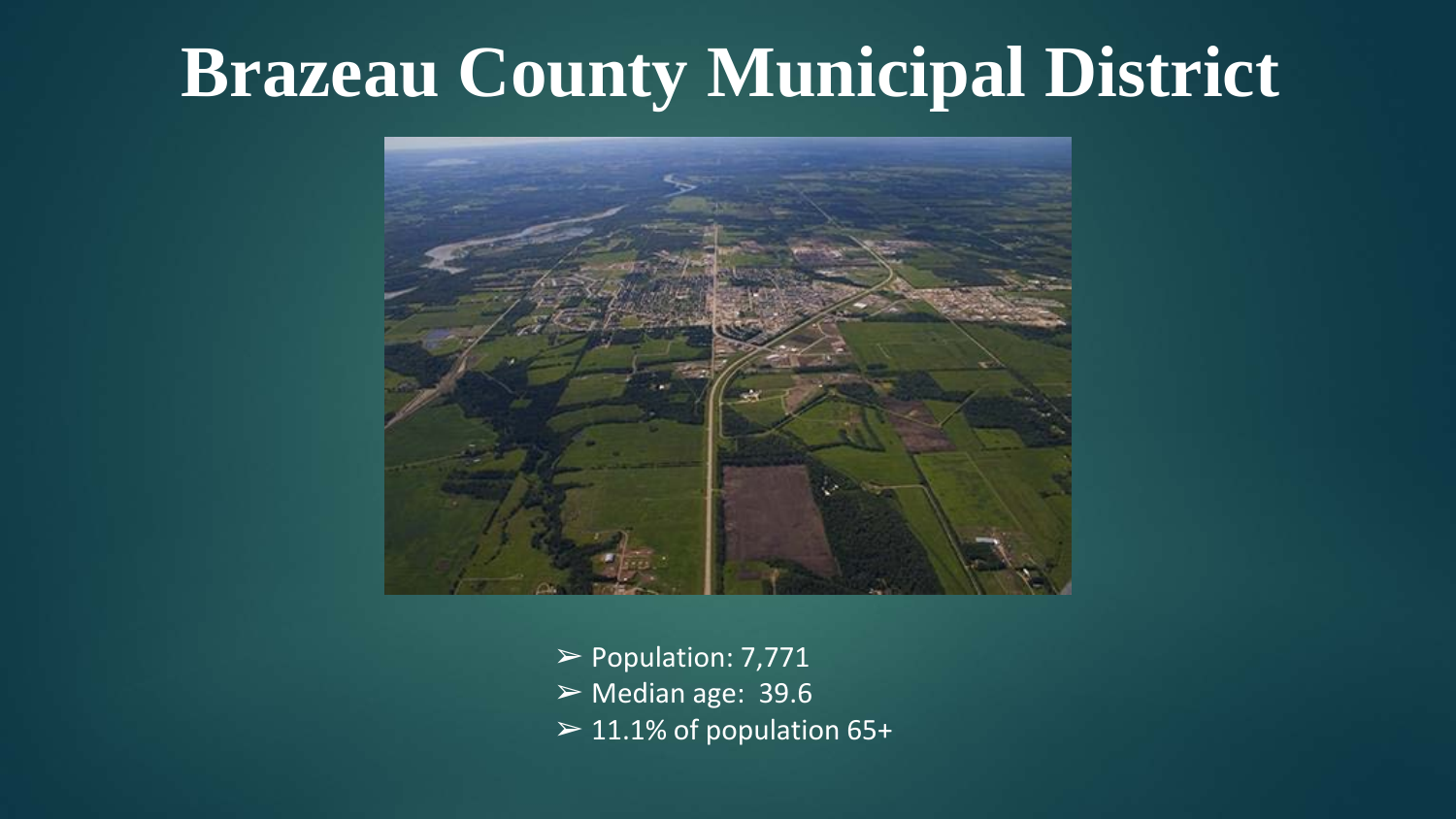

- $\geq 18$  Hole golf course
- ➢ Eagle Point Provincial Park & Blue Rapids Recreation Area
- $\triangleright$  Parks and trails
- ➢ Drayton Valley Omniplex
- ➢ River Valley Pool
- ➢ Total Works Health & Fitness Centre
- $\triangleright$  Museum
- ➢ Eleanor Pickup Arts Centre

# **Recreation**

[http://www.draytonvalley.ca/#](http://www.draytonvalley.ca/)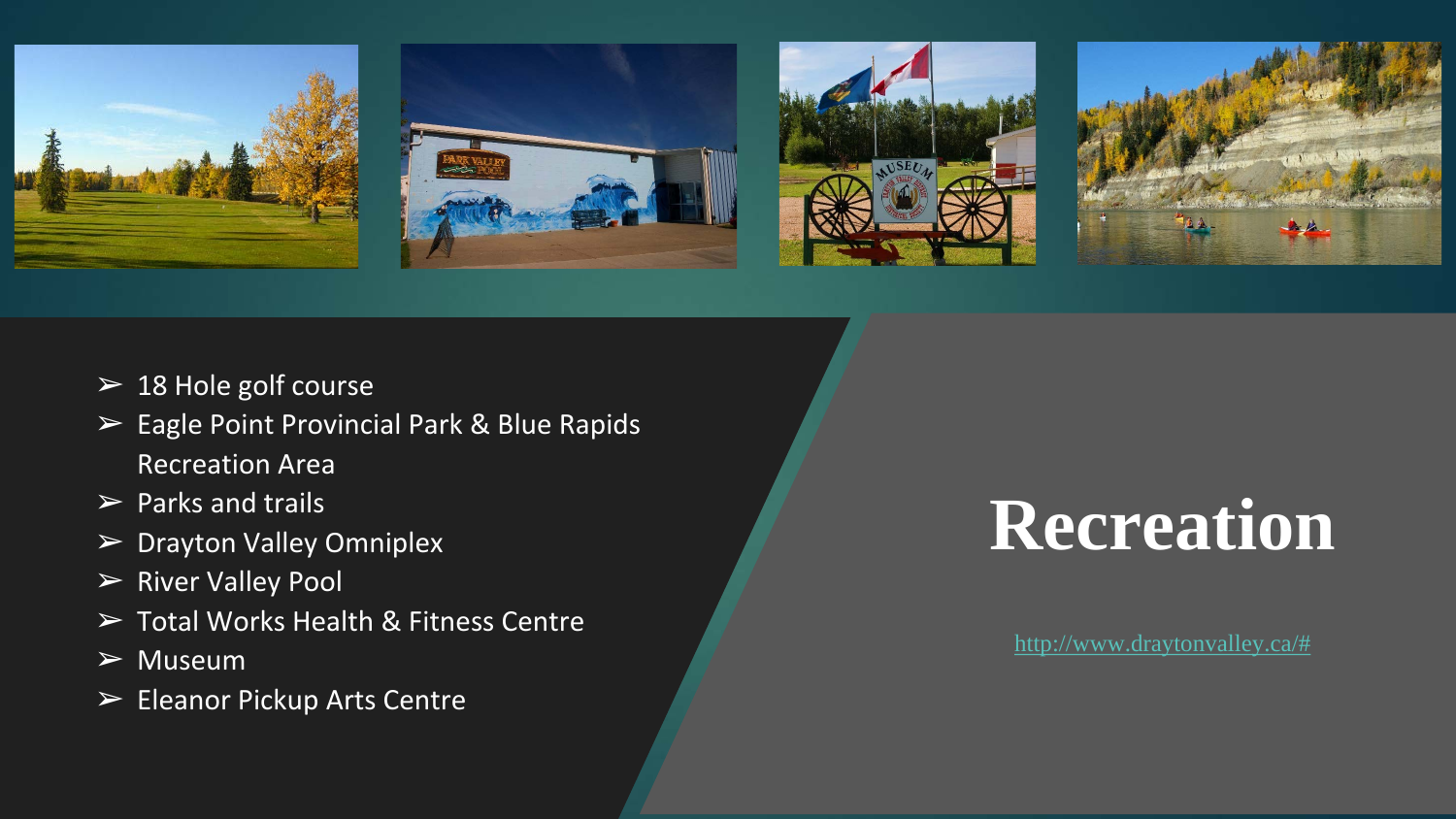# **Drayton Valley Hospital & Care Centre**

 $\geq$  24-hour Active Emergency

- $\geq$  40 Active Treatment Beds
- $\geq$  50 Auxiliary Beds
- $\geq$  200 Deliveries/ Year
- $\triangleright$  Laboratory
- $>$  AADAC
- $\triangleright$  Community Health Services
- $\triangleright$  Family Counselling
- $\triangleright$  Mental Health Services
- $\triangleright$  Social Services
- $\triangleright$  Home care

Specialists:  $\triangleright$  Cardiologist 4550 Madsen Ave. Drayton Valley, AB T7A 1N8 (780) 542-5321

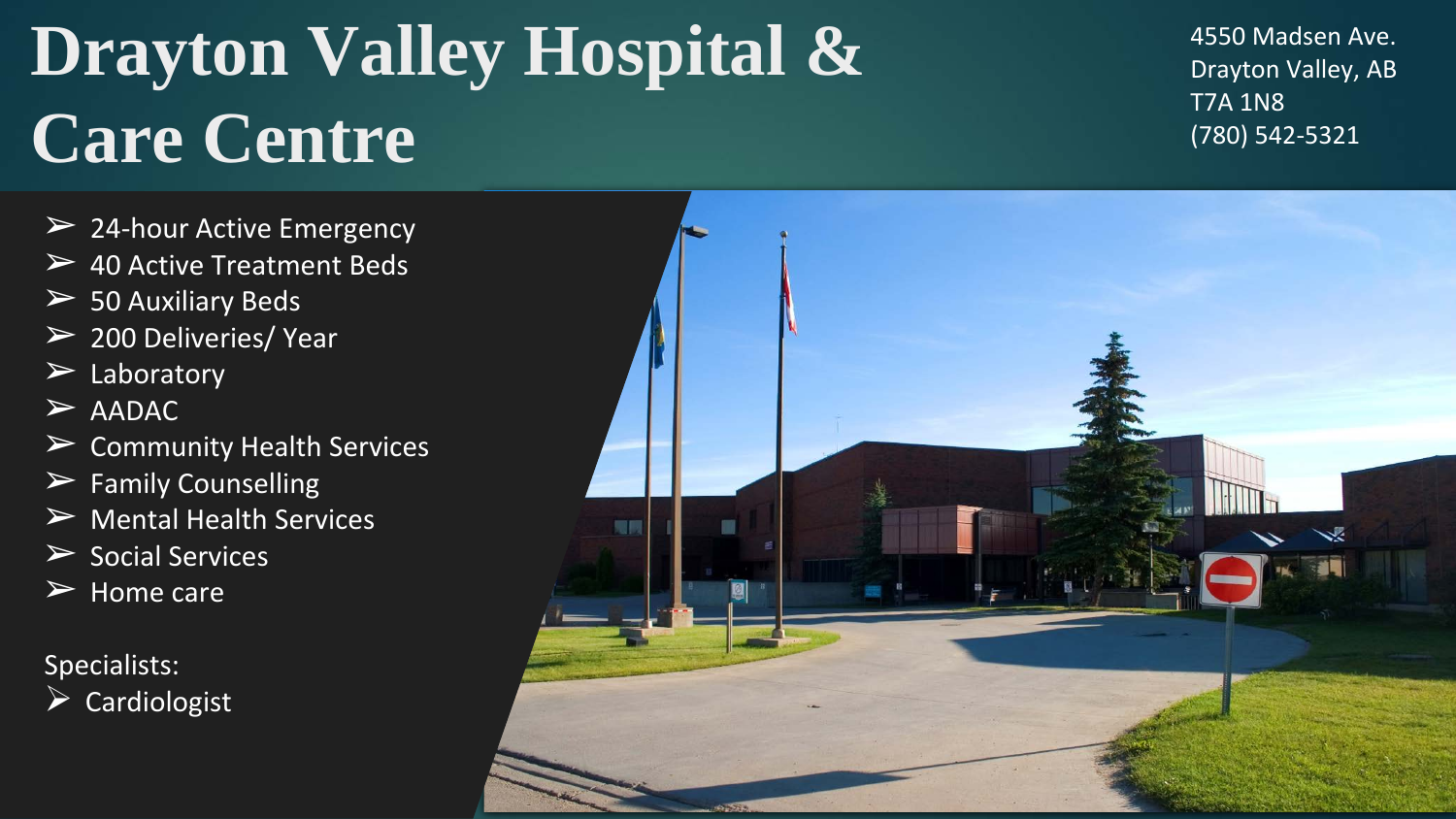# **Claro Family Practice**

#107, 4930 55th Ave Drayton Valley AB T7A 1W2 (780) 621-0202

- $\triangleright$  7 physicians in this practice
- $\blacktriangleright$  Emergency medicine
- $\triangleright$  Pediatrics
- $> 3$  clinics in community



**OUR PHYSICIANS BLOG AROUT CONTACT** NO SCALPEL VASECTOMY **BOOKING** PREVENTATIVE CARE PANELS UNINSURED SERVICES **JOB POSTINGS**